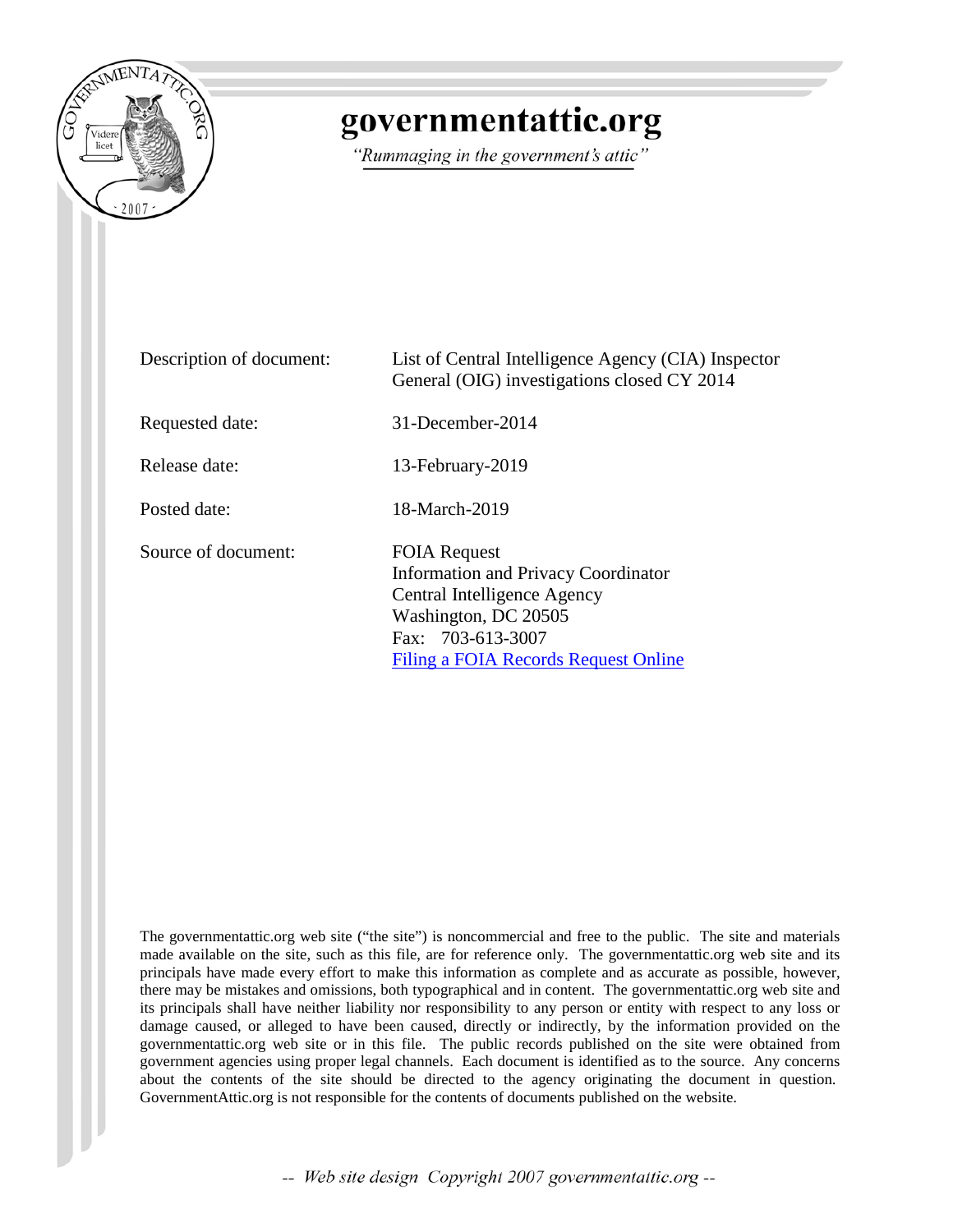

13 February 2019

Reference: F-2015-00763

This is a final response to your 31 December 2014 Freedom of Information Act (FOIA) request for **"a copy of the list or printout or database listing of CIA IG investigations closed during calendar year 2014."** We processed your request in accordance with the FOIA, 5 U.S.C. § 552, as amended, and the CIA Information Act, 50 U.S.C. § 3141, as amended. Our processing included a search for records as described in our 20 January 2015 acceptance letter.

We completed a thorough search for records responsive to your request and located a document, consisting of six pages, which we can release in segregable form with deletions made on the basis of FOIA exemptions  $(b)(1)$  and  $(b)(3)$ . A copy of the document and an explanation of exemptions are enclosed. Exemption (b)(3) pertains to information exempt from disclosure by statute. The relevant statutes are Section 6 of the Central Intelligence Agency Act of 1949, as amended, and Section 102A(i)(l) of the National Security Act of 1947, as amended. As the CIA Information and Privacy Coordinator, I am the CIA official responsible for this determination. You have the right to appeal this response to the Agency Release Panel, in my care, within 90 days from the date of this letter. Please include the basis of your appeal.

If you have any questions regarding our response, you may contact us at:

Central Intelligence Agency Washington, DC 20505 Information and Privacy Coordinator 703-613-3007 (Fax)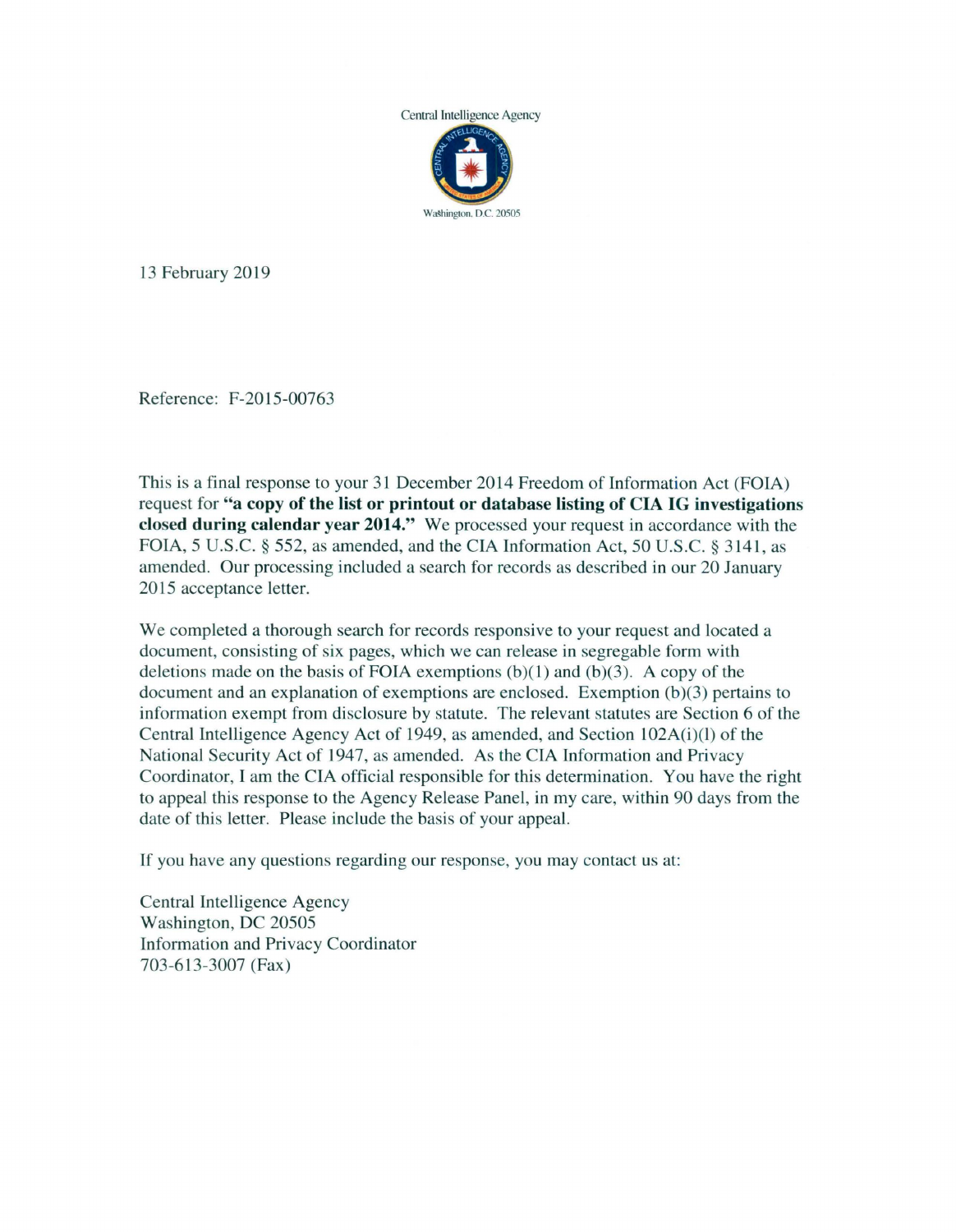Please be advised that you may seek dispute resolution services from the CIA's FOIA Public Liaison or from the Office of Government Information Services (OGIS) of the National Archives and Records Administration. OGIS offers mediation services to help resolve disputes between FOIA requesters and Federal agencies. You may reach CIA's FOIA Public Liaison at:

703-613-1287 (FOIA Hotline)

The contact information for OGIS is:

Office of Government Information Services National Archives and Records Administration 8601 Adelphi Road - OGIS College Park, MD 20740-6001 202-741-5770 877-864-6448 202-741-5769 (fax) ogis@nara.gov

Contacting the CIA's FOIA Public Liaison or OGIS does not affect your right to pursue an administrative appeal.

Sincerely,

alyn

Allison Fong Information and Privacy Coordinator

Enclosures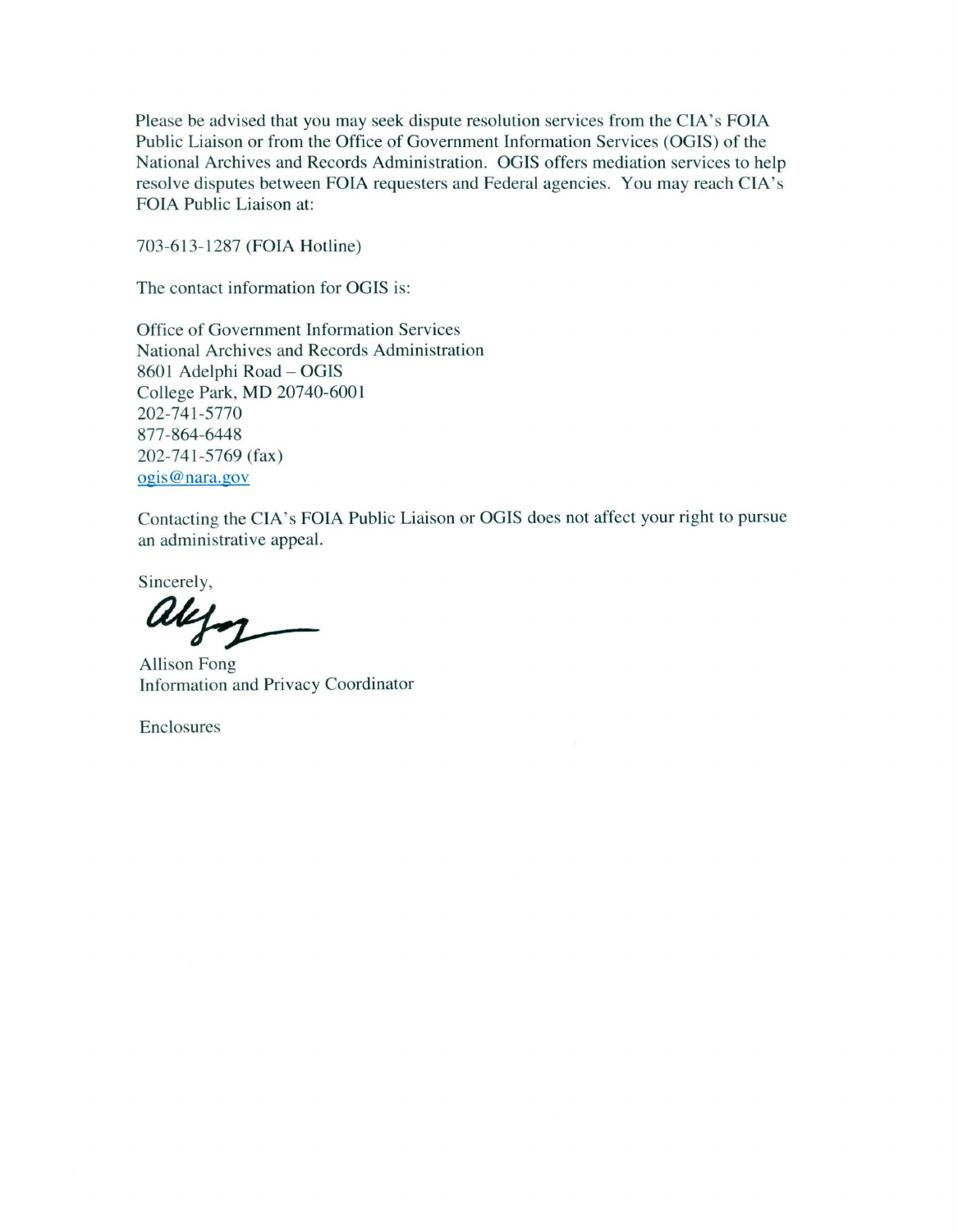$\Delta \sim 10^{-10}$ 

SECRET//NOFORN <u>...</u>

# CLOSED INVESTIGATIONS FROM 1 JANUARY 2014 THROUGH 31 DECEMBER 2014

| <b>CLOSED INVESTIGATIONS</b>                                        | <b>CASE NUMBER</b> | <b>ISSUE DATE</b> |
|---------------------------------------------------------------------|--------------------|-------------------|
| (U//FOUO) Antitrust Initiative                                      | 2012-10793-IG      | January 2014      |
| (U//FOUO) Alleged Conflict of Interest Involving Outside Employment | 2013-11426-IG      | January 2014      |
| (U//FOUO) Alleged Abuse Of Detainees Overseas                       | 2013-11580-IG      | January 2014      |
| (U//FOUO) Alleged Contractor Employee Time and Attendance Fraud     | 2013-11318-IG      | January 2014      |
| (U//FOUO) Alleged Workers Compensation Fraud by Former Employee     | 2013-11474-IG      | January 2014      |
| (U//FOUO) Alleged Visa Fraud Overseas                               | 2013-11647-IG      | February 2014     |
| (U//FOUO) Alleged Workers Compensation Fraud by Former Employee     | 2013-11611-IG      | February 2014     |
| (U//FOUO) Alleged Workers Compensation Fraud by Former Employee     | 2013-11612-IG      | February 2014     |
| (U//FOUO) Domestic Violence Incident Overseas                       | 2013-11499-IG      | February 2014     |
| (U//FOUO) Alleged Conflict of Interest                              | 2013-11495-IG      | February 2014     |
| (U//FOUO) Disclosure of Classified Information by Former D/CIA      | 2012-11018-IG      | <b>March 2014</b> |
| (U//FOUO) Theft of Government Property                              | 2012-11114-IG      | <b>March 2014</b> |
| (U//FOUO) Alleged Conflict of Interest                              | 2010-10540-IG      | <b>March 2014</b> |
| (U//FOUO) Alleged Contract Manipulation                             | 2013-11516-IG      | <b>March 2014</b> |
| (U//FOUO) Illegal Gratuity and Procurement Fraud                    | 2013-09678-IG      | <b>March 2014</b> |

 $(b)(3)$ 

SECRET//NOFORM

Approved for Release: 2019/02/11 C06768858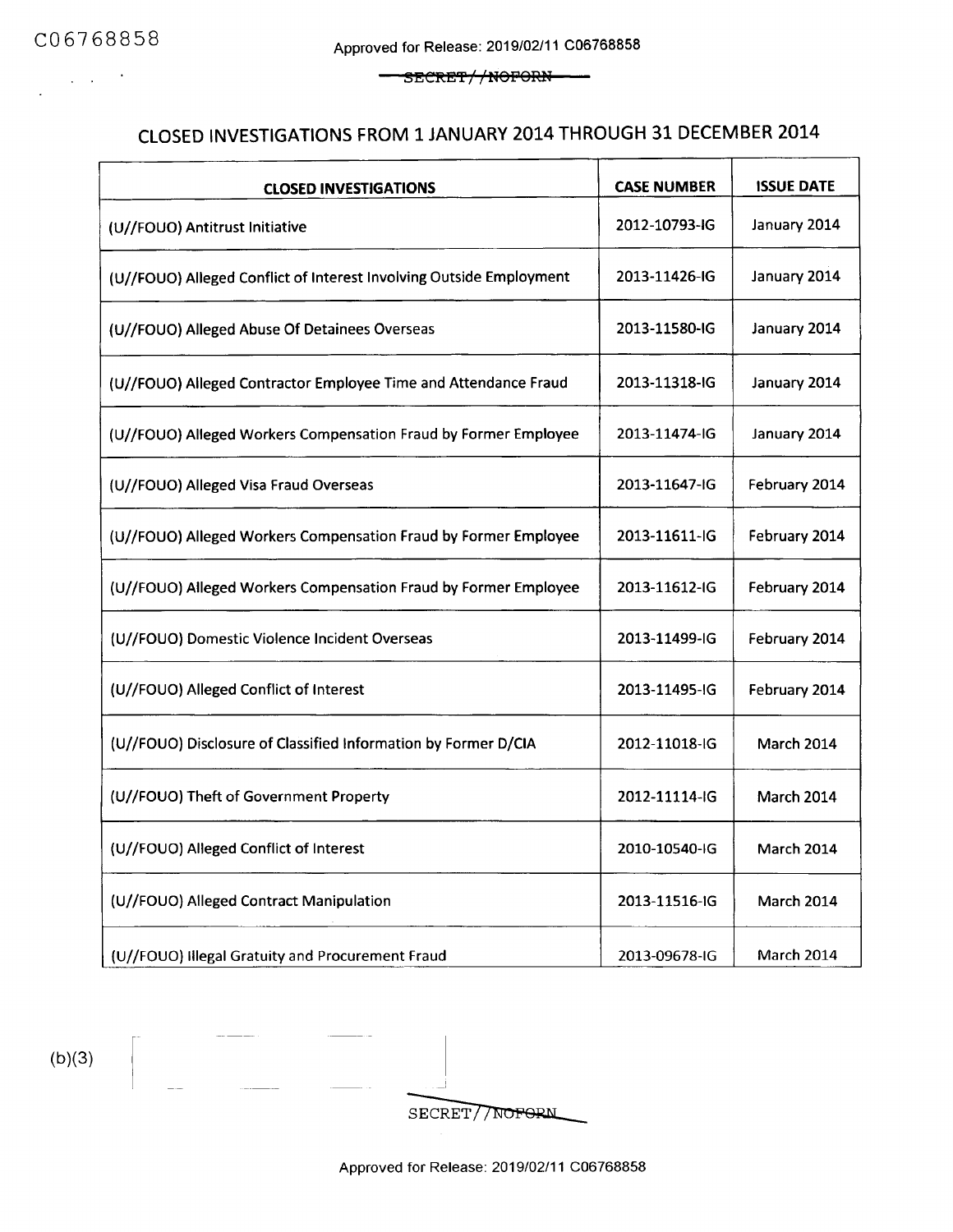$\mathcal{A}=\mathcal{A}^{\mathcal{A}}$  ,  $\mathcal{A}$ 

 $\sim$ 

#### SECRET//NOFORN

| <b>CLOSED INVESTIGATIONS</b>                                                   | <b>CASE NUMBER</b> | <b>ISSUE DATE</b> |
|--------------------------------------------------------------------------------|--------------------|-------------------|
| (U//FOUO) Alleged Misconduct by Polygrapher                                    | 2013-11579-IG      | <b>March 2014</b> |
| (U//FOUO) Violation of Endangered Species Act                                  | 2013-11610-IG      | <b>March 2014</b> |
| (U//FOUO) Alleged Abuse and Misconduct Overseas                                | 2013-11279-IG      | March 2014        |
| (U//FOUO) Alleged Misattribution of Detainee Intelligence                      | 2010-09729-IG      | April 2014        |
| (U) Time and Attendance Fraud - Contractor                                     | 2012-10633-IG      | April 2014        |
| (U//FOUO) Alleged USERRA Violation                                             | 2013-11231-IG      | April 2014        |
| (U) Alleged Misuse of Computer System by Contractors                           | 2013-11412-IG      | April 2014        |
| (U) Alleged Solicitation of Business Using Agency Systems by Contractor        | 2013-11550-IG      | April 2014        |
| (U) Alleged Theft of Government Property                                       | 2013-11460-IG      | April 2014        |
| (U) Alleged Hunting Violation at CIA Facility                                  | 2013-11664-IG      | April 2014        |
| (U) Alleged Operational Risk at Hosting Provider                               | 2014-11812-IG      | May 2014          |
| (U) Alleged Moving Company Fraud                                               | 2011-10492-IG      | May 2014          |
| (U//FOUO) Alleged Overcharging for PCS and Retiree Moves                       | 2013-11339-IG      | May 2014          |
| (U) Alleged Conflict of Interest                                               | 2013-11423-IG      | May 2014          |
| (U//FOUO) Alleged Purchase and Distribution of Illegal Steroids in War<br>Zone | 2013-11523-IG      | May 2014          |
| (U) Alleged Worker's Compensation Fraud                                        | 2013-11611-IG      | May 2014          |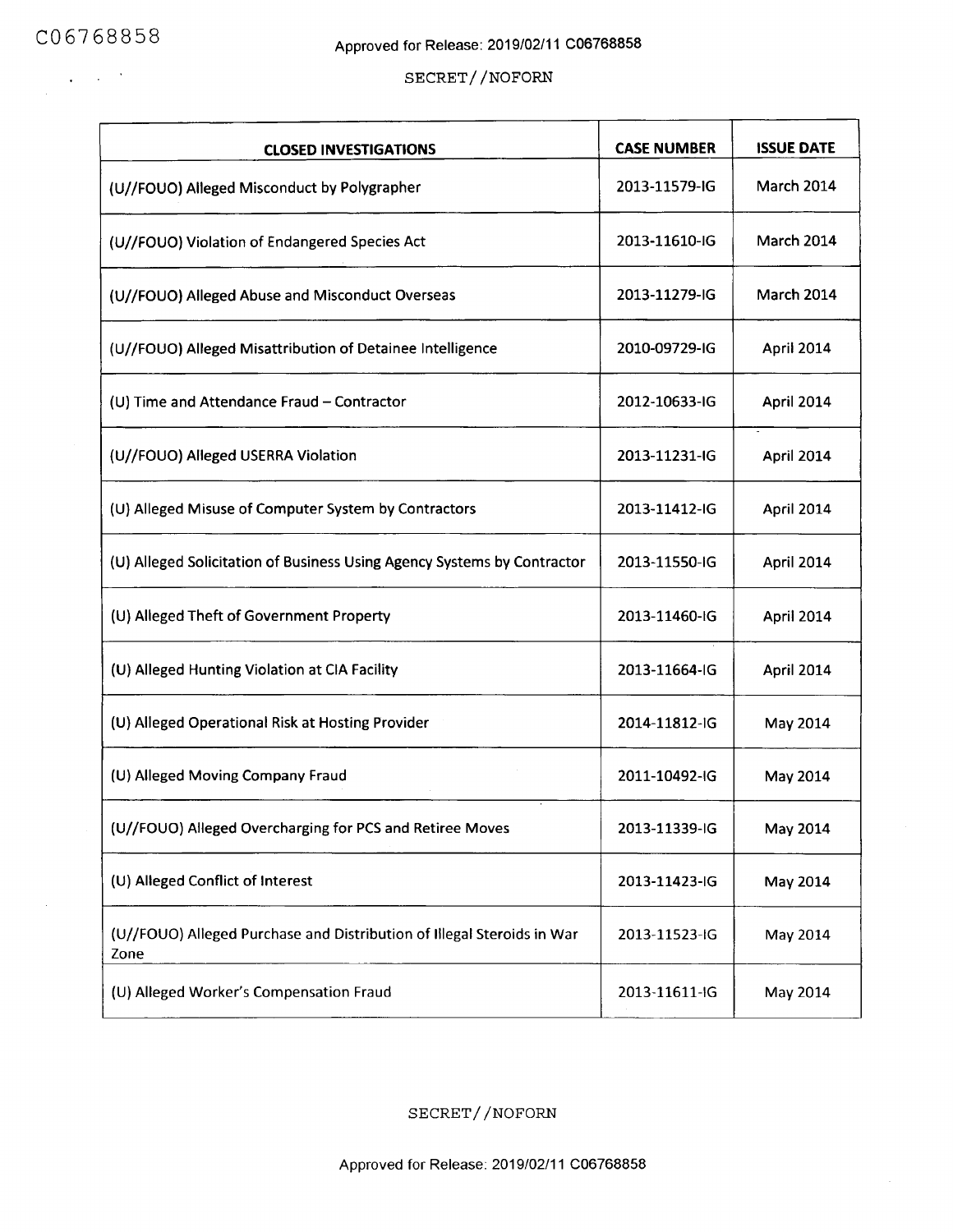#### SECRET//NOFORN

| <b>CLOSED INVESTIGATIONS</b>                                                              | <b>CASE NUMBER</b> | <b>ISSUE DATE</b> |
|-------------------------------------------------------------------------------------------|--------------------|-------------------|
| (U) Alleged Worker's Compensation Fraud                                                   | 2013-11612-IG      | May 2014          |
| (U) Alleged Misuse of Government Funds                                                    | 2013-11618-IG      | May 2014          |
| (U//FOUO) Alleged Visa Fraud in Overseas Field Station                                    | 2013-11647-IG      | May 2014          |
| (U) Alleged Abuse by Staff Members of Computer Admin Privileges                           | 2014-11768-IG      | May 2014          |
| (U//FOUO) Alleged Asset Mishandling in Overseas Field Station                             | 2014-11876-IG      | May 2014          |
| (U) Alleged False Claim for Separation Maintenance Allowance and<br><b>Other Benefits</b> | 2012-10920-IG      | <b>June 2014</b>  |
| (U) Alleged Time and Attendance Fraud - Contractor                                        | 2012-10969-IG      | <b>June 2014</b>  |
| (U) Alleged Theft of Government Property by Contractor                                    | 2013-11370-IG      | June 2014         |
| (U) Alleged Theft of Government Property                                                  | 2013-11421-IG      | <b>June 2014</b>  |
| (U) Alleged Conflict of Interest by Staff Employee                                        | 2013-11591-IG      | <b>June 2014</b>  |
| (U) Alleged Reprisal of Former Employee of Contractor                                     | 2014-11786-IG      | <b>June 2014</b>  |
| (U) Alleged Conflict of Interest                                                          | 2014-11941-IG      | June 2014         |
| (U) Alleged Destruction of Data by Contractor                                             | 2014-11957-IG      | <b>June 2014</b>  |
| (U) Alleged Weapons Violation by Contractor                                               | 2007-09771-IG      | <b>July 2014</b>  |
| (U) Alleged Contractual Improprieties                                                     | 2011-10490-IG      | <b>July 2014</b>  |

 $(b)(3)$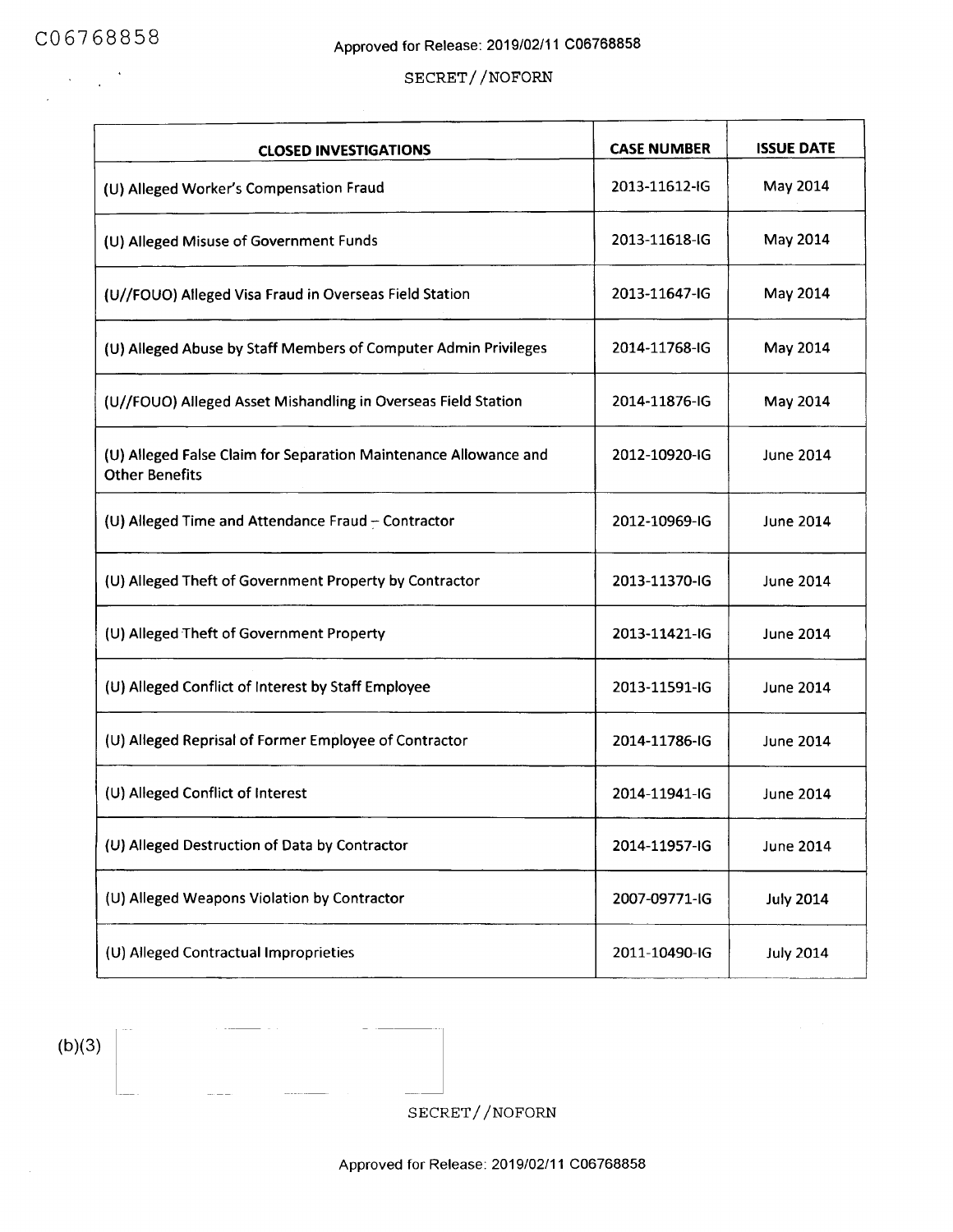$\bar{\phantom{a}}$ 

 $\sim$ 

 $\label{eq:2} \frac{1}{\sqrt{2}}\left(\frac{1}{\sqrt{2}}\right)^{1/2}$ 

 $\mathbb{R}^2$ 

 $\hat{\mathbf{z}}$ 

| <b>CLOSED INVESTIGATIONS</b>                                           | <b>CASE NUMBER</b> | <b>ISSUE DATE</b> |
|------------------------------------------------------------------------|--------------------|-------------------|
| (U) Time and Attendance Fraud - Staff Employee                         | 2013-11209-IG      | <b>July 2014</b>  |
| (U) Alleged Conflict of Interest in DS&T Training Program              | 2013-11322-IG      | <b>July 2014</b>  |
| (U//FOUO) Alleged Misuse of CIA Credential by Independent Contractor   | 2013-11389-IG      | <b>July 2014</b>  |
| (U//FOUO) Alleged Misuse of Government Funds by Cover Providers        | 2013-11442-IG      | <b>July 2014</b>  |
| (U) Allegation of Misuse of Authority                                  | 2013-11466-IG      | <b>July 2014</b>  |
| (U//FOUO) Alleged Domestic Violence Incident at Overseas Field Station | 2013-11499-IG      | <b>July 2014</b>  |
| (U) Alleged Extortion by Contractor                                    | 2013-11508-IG      | <b>July 2014</b>  |
| (U) Alleged Contract Irregularity                                      | 2014-11686-IG      | <b>July 2014</b>  |
| (U) Alleged Violation of Post Employment Restrictions                  | 2014-11690-IG      | <b>July 2014</b>  |
| (U//FOUO) Alleged Assault of Officer in Overseas Field Station         | 2014-11705-IG      | <b>July 2014</b>  |
| (U//FOUO) Agency Access to SSCI Shared Drive on RDINet                 | 2014-11718-IG      | <b>July 2014</b>  |
| (U) Alleged Misuse of Agency Systems                                   | 2014-11815-IG      | <b>July 2014</b>  |
| (U) Alleged Conflict of Interest                                       | 2014-11863-IG      | <b>July 2014</b>  |
| (U//FOUO) Alleged Agency Impersonator                                  | 2014-11872-IG      | <b>July 2014</b>  |
| (U) Alleged Destruction of Government Information by Contractor        | 2014-11926-IG      | <b>July 2014</b>  |
| (U) Suspicious Error Message When Opening OIG Document                 | 2014-12015-IG      | <b>July 2014</b>  |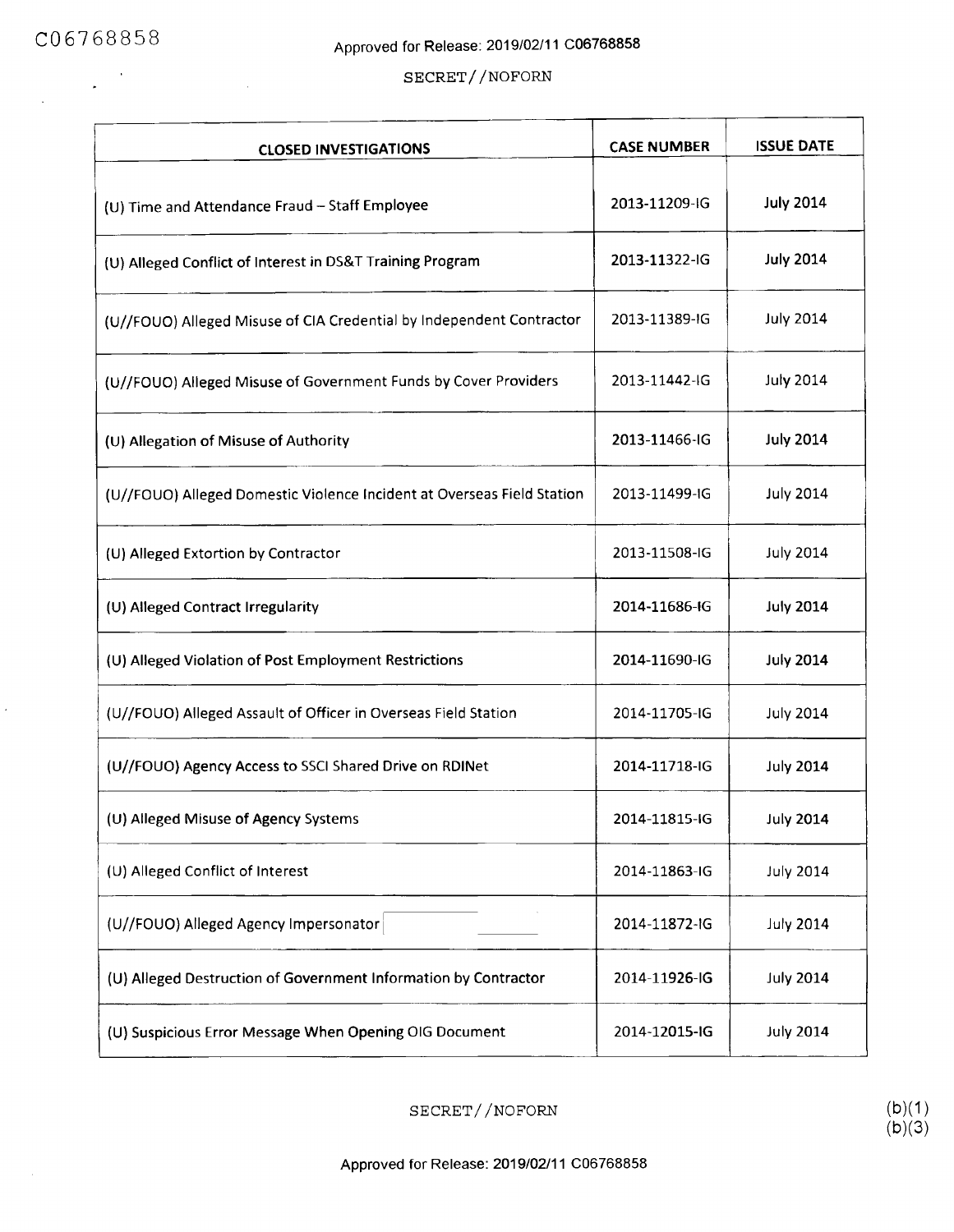$\langle \alpha \rangle \propto \gamma^{-3}$ 

 $\bar{1}$  $\begin{array}{c} \hline \end{array}$ 

## SECRET//NOFORN

| <b>CLOSED INVESTIGATIONS</b>                                                           | <b>CASE NUMBER</b> | <b>ISSUE DATE</b> |
|----------------------------------------------------------------------------------------|--------------------|-------------------|
| (U//FOUO) Alleged Wrongful Sharing of RH Material                                      | 2013-11358-IG      | August 2014       |
| (U//FOUO) Counterfeit CIA ID Used by Non-Agency Officer to Possibly<br>Engage in Fraud | 2013-11403-IG      | August 2014       |
| (U) Alleged Mismanagement of an Agency Program                                         | 2013-11411-IG      | August 2014       |
| (U//FOUO) Individual Arrested with Counterfeit Agency ID in MI                         | 2013-11488-IG      | August 2014       |
| (U) Alleged Ethics Violation                                                           | 2013-11571-IG      | August 2014       |
| (U//FOUO) Alleged Attempted Bribery in War Zone                                        | 2013-11582-IG      | August 2014       |
| (U) Alleged Theft of Government Property                                               | 2014-11674-IG      | August 2014       |
| (U) Alleged Abuse of Position and Authority by Contractor                              | 2014-11696-IG      | August 2014       |
| (U) Alleged Accounting Reimbursement Fraud                                             | 2014-11772-IG      | August 2014       |
| (U) Alleged Employee Ethics Violation                                                  | 2014-11838-IG      | August 2014       |
| (U//FOUO) Alleged Cash Shortage at Overseas Field Station                              | 2014-11904-IG      | August 2014       |
| (U) Allegations of Mismanagement                                                       | 2014-11921-IG      | August 2014       |
| (U//FOUO) Alleged Shooting Incident in Overseas Field Station                          | 2014-11925-IG      | August 2014       |
| (U) Alleged Disclosure of Classified Information                                       | 2014-11959-IG      | August 2014       |
| (U//FOUO) Allegation of Exposure of a Covert Agency Officer                            | 2014-12012-IG      | August 2014       |
| (U//FOUO) Alleged Computer Misuse                                                      | 2014-11973-IG      | September 2014    |
| (U//FOUO) Alleged Detainee Abuse<br>at Overseas Base                                   | 2014-12000-IG      | September 2014    |

(b)(3)